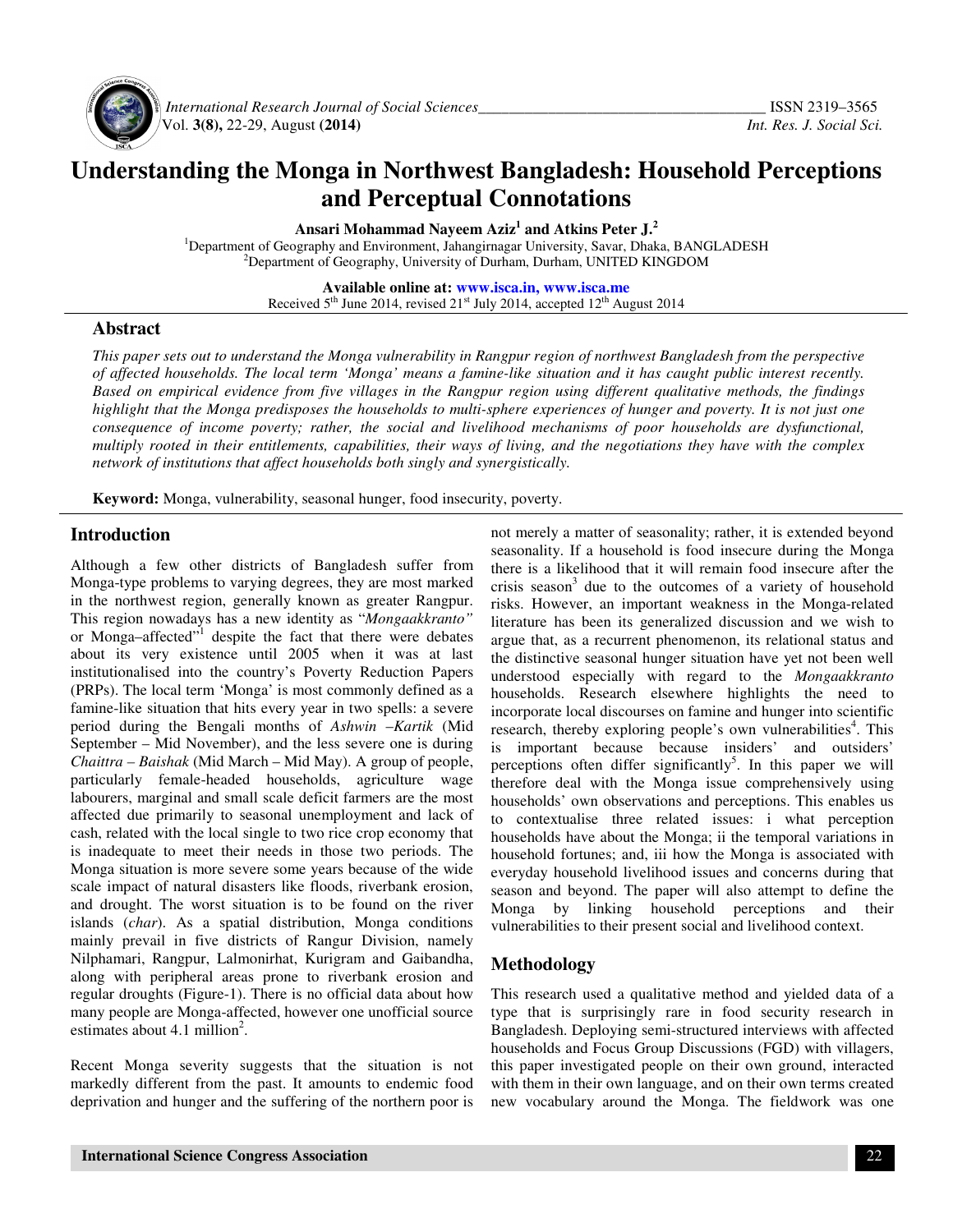session of six months from the first week of October, 2011 to the end of March, 2012, carried out in five purposively selected Monga-affected villages (two mainland village, two isolated river *Char* villages and one attached *Char* village) in the Rangpur region. This period covered both the *Kartiker* Monga season followed by the harvest and post harvest time of *Aman*  (normally a good time for the rural poor) and the short period of the *Chaittra'er* Monga. Emphasis was given to documenting diverse variations and different conditions as well as important common patterns.

A total of 14 semi-structured, open-ended and one-on-one indepth interviews were conducted with the heads of Mongaaffected households. These focused on eliciting participants' perspectives on the entire dimension of Monga vulnerability. Along with interviews, eight FGDs with villagers, women and

men separately, were carried out to provide a representative snapshot and systematically to explore the everyday livelihood insecurity situation that exists in the Monga-prone areas. Each FGD session comprised a small group of five to eight participants of the same gender to ensure homogeneity within the group and heterogeneity between them. All semi-structured interviews and FGDs were transcribed, collated and coded and thematically analysed to identify key patterns and trends. Doing so, all interview and FGDs were coded according to type of method used  $(I -$  interview;  $F -$  Focus group discussion; IF – Informal Discussion); gender  $(F - Female; M - Male)$ , age, occupation (WL – Wage labour; SF – Small Farmer; MF – Medium Farmer;  $M -$  Maid;  $DL - Day$  labourer), and where they were conducted  $(ML - Mainland; CL - Char land; AC -$ Attached Char). Some of the expressions of household heads were used as quotations.



**Figure-1 The location of the Monga prone areas according to their severity**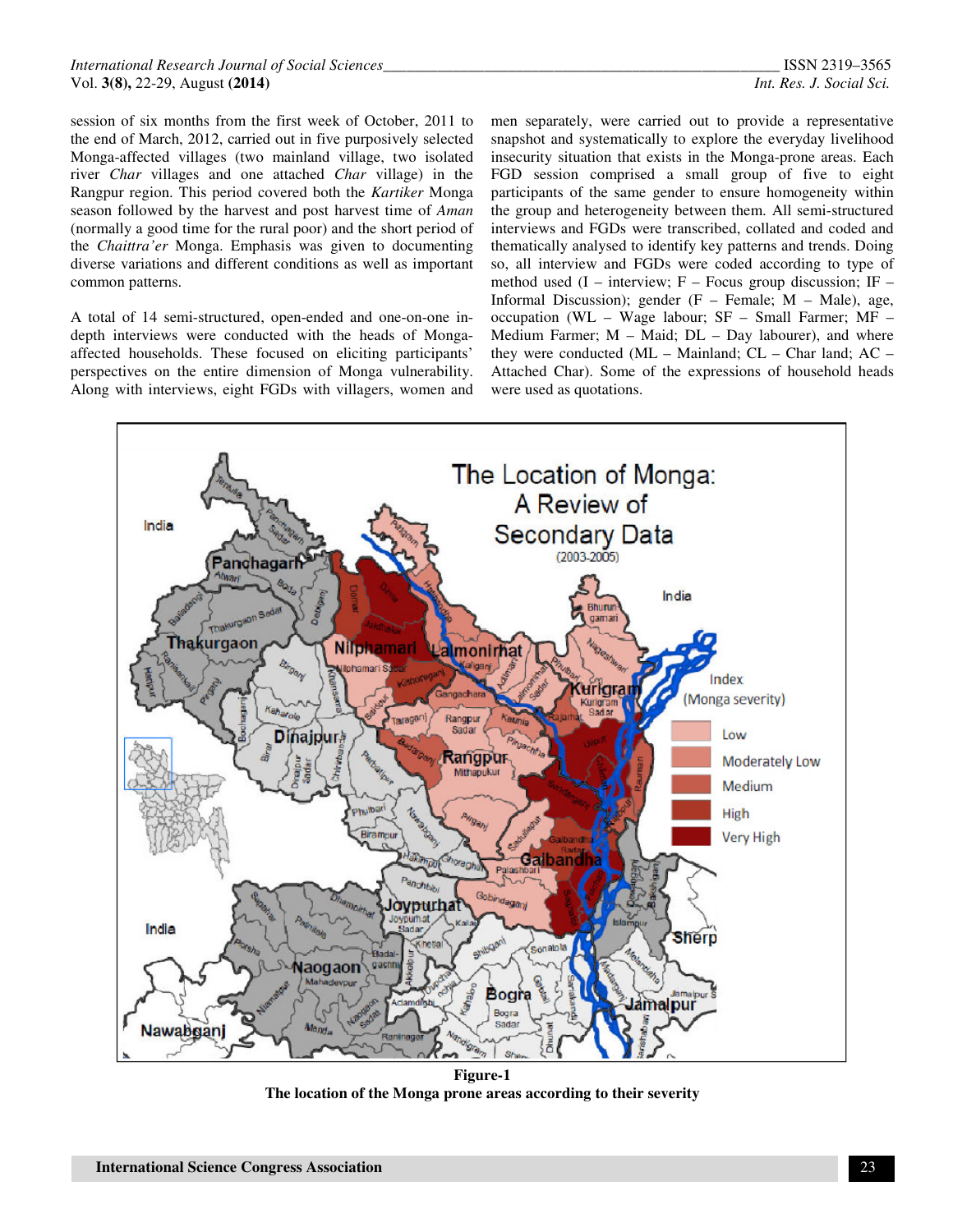#### **Results and Discussion**

**Monga in the Villages: Household Perceptions:** At the very beginning of the first author's field work, one day when he was discussing the Monga with some villagers at a local bazaar he solicited the views of two old men. They commented that "*God helped our fathers and grandfathers to survive the Monga and now he is helping us to face it by all means. It is not new to us* (IF/M/WL/ML). "*The Monga is our old problem; it was here even in the British period. In the past, we suffered, but nobody knew*" (IF/M/SF/ML). These two statements testify to the Monga's long-run and historic significance but the field work revealed that people frequently use two Bengali terms to mean Monga in a generalized way: *Abhab* and *Akal.* For example, "*When Monga occurs, our 'Abhab' is increased. We do not have a job, money; we cannot buy food" (I/M/WL/CL)*. "Monga is *Kartik mashi (*Bengali month *Kartik) 'Akal'*. *We have to pass day after day hungry*. *We have to suffer a lot; our 'Abhab' is increased*" (I/M/WL/ML). These two terms are found in earlier research works, usually used as synonyms of Monga<sup>6,7,8</sup>. But our finding is that there are subtle but important differences. Households refer to the term *Abhab,* as 'want', mainly the lack of access to food and other essentials, caused by natural disasters such as floods, socio-economic issues (e.g. income shortfalls), political planning failures (e.g. absence of non-farm activities), and other causes. But usually households connect this with their general food insecurity situation, for instance "*we are poor; we cannot buy good food every day, Abhab is our daily situation*" (I/M/WL/ML). On the other hand, *Akal* is a famine or famine-like situation. Most household heads, participants in the FGDs, and other local people over 50 years gave the 1974 famine as an example of *Akal* and mentioned that *Akal* is not prevalent now. But one old man (approximately 90 years old) said that in his childhood when a severe Monga happened they called it *Akal* and they sang a song about it. This began as follows:

*The severe Monga hits our land, People are forced to eat arum and wild roots, And countless people are dying from place to place, But the Monga never ends ...* 

When the *Akal* (severe Monga) happened people died and it had a temporal dimension as it ebbed and flowed. The old man added that people aren't dying today due to lack food in the way that the *Akal* was experienced in the past and it seems that even though the Monga has existed for a long time, it has not always been a matter of public concern.

In the time before the harvest of *Aman* crop, during two Bangla months of *Ashwin* (mid September – mid October) and *Karkit*  (mid October – mid November), poor agricultural wage labourers don't have any employment in the agricultural sector and the marginal and small farmers face a cash flow crisis and their *Abhab* becomes severe. There are no alternative jobs and different coping measures are necessary to survive. The

disruption of income has implications for household consumption and normal food intake decreases significantly, leading to starvation. A widespread food insecurity and hunger situation prevails amongst the poor and, if the price of any essential item increases or is unavailable in the market, the situation is called a Monga of that particular commodity. For example, if the oil price increases beyond the pocket of poor people or if the supply is temporarily cut off, that is called a '*Tele* (Oil) *er* Mong'(a Monga for oil). Thus a widespread *Abhab* corresponds to a Monga. But in the particular season noted above, when many people's livelihoods become precarious, the resonance of earlier famine experiences influences local people to use the term *Akal,* although as we have seen it is not exactly an *Akal*. Most households seem to view the Monga as having the characteristics of both *Abhab* and Akal; it is a seasonal widespread extreme form of 'scarcity<sup>1</sup>' or seasonal hunger and a dearth condition in their livelihoods that occurs every year (figure-2).

Households also reported that if any individual household faced a similar situation at any other time outside the Monga season, that is not referred to as a Monga; rather, as an *Abhab* of that particular household. However, well-off households are not affected as they have sufficient savings and surplus as insurance for the Monga crisis period. Moreover, sometimes they take advantage of this situation in different ways like offering low wages and loans with high interest to the poor, knowing that they have little option but to accept. Thus the Monga in the study areas is wholly a crisis of the ultra poor segment who are dependent on the agrarian sector. This can be best expressed in three interlinked points: i. the Monga is a 'season specific recurrent event'; ii. it is primarily 'cause specific'; and, iii. it is a 'community crisis' of a certain class of people. Based on the primary perception of our households, we may say that the Monga syndrome is not just a 'famine-like situation', and it is even beyond mere 'food insecurity'.

**Causes and temporality of the Monga: Temporal Connotations of Agricultural Linkages:** Agriculture as a dominant factor in creating the Monga was found in the people's own oral tradition: "*Our hard time [the Monga] is the Mora kartik (referring to Kartik as a dearth month) as Aman is in the field. Our provisions are scarce and last until Aghrayan, which then brings a new season of rice and cash*" (F/F/W/Akaluganj Bazar). In other words in this region the long pre-harvest time of the dominant crop, *Aman*, corresponds to the *Kartik'er* Monga*.* As stated earlier, after the ploughing and levelling of the fields and the transplantation of the *Aman* paddy in August, the marginal farmers and agricultural labourers, who form the majority of the population, have no employment from September until the harvest in December. For almost two months the opportunities for wage labour are minimal. "*In the sowing and harvesting season we can work 16 to 22 days per month. But during the whole Monga period we hardly work four or five days. If I'm lucky, I can work eight to ten days*" (F/M/WL/Akaluganj Bazar).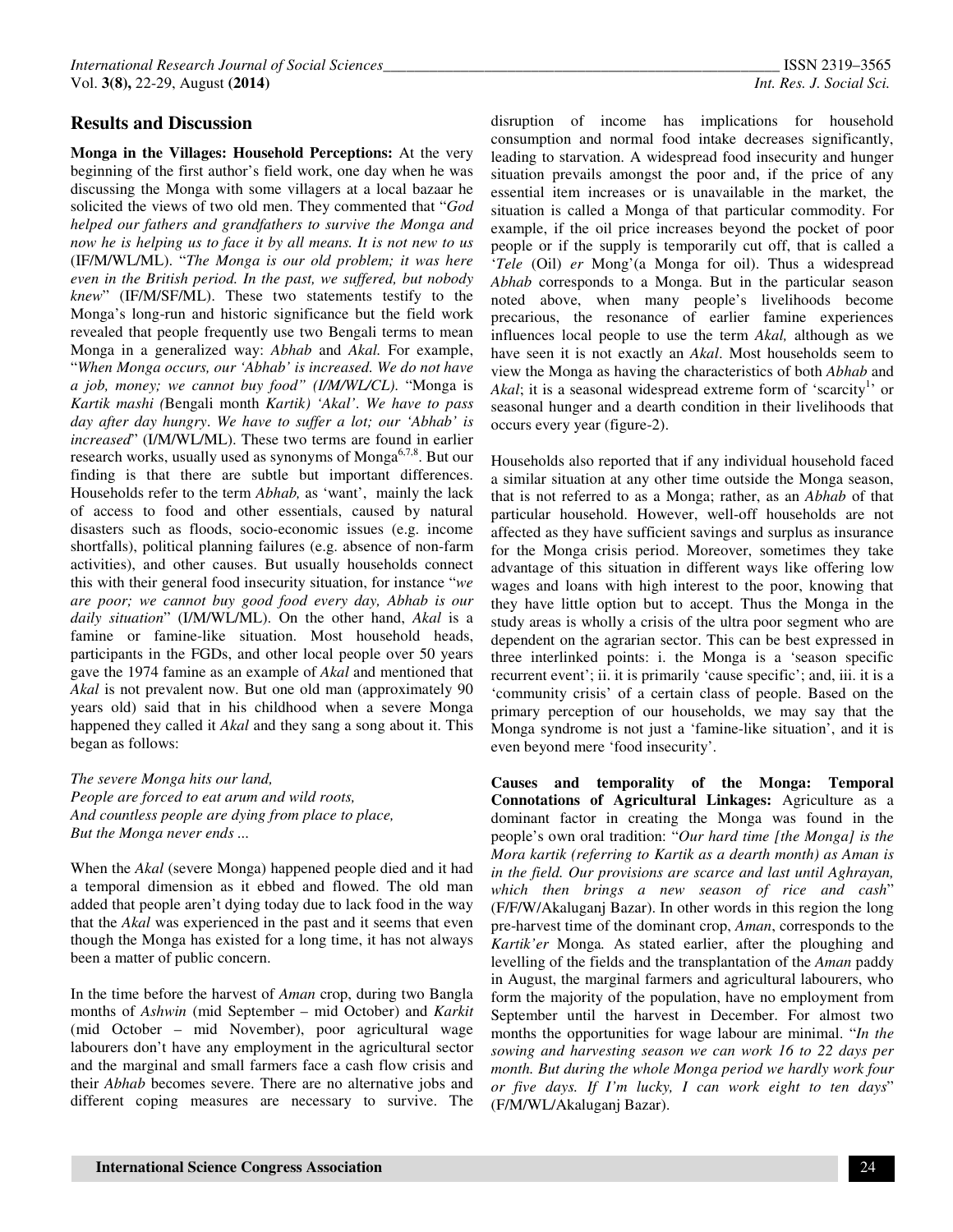Before the introducing of irrigated *Boro*, the little Monga or *Chaitta er* Monga used to extend up to the *Aus* plantation in mid-April. Traditionally the cultivation of the local rainfed *Boro*  had been very marginal due to the shortage of water and instead *Aus* was planted which is low yielding. This *Aus* planting was started in *Baishak – Jaistha (*Mid April –Mid May*)* and after the harvest there was no employment until the next *Aman* planting. But lately, HYV *Boro* has replaced *Aus*; it is planted from *Poush* (Mid December – Mid January) and finishes in *Magh* 

(Mid January – Mid February) just immediately after the *Aman*  harvest and its harvesting starts at the end of *Basihak*. Besides, crop diversification in the region (figure-3), such as the introduction of maize, potatoes, winter vegetables, wheat are also spreading seasonal load of work and food supply and as a result the *Chaitra-Baishak* Monga season is now less severe or less lengthy. However, although agriculture may have reduced the length of the Monga season to some extent, it has not alleviated the poverty and chronic food insecurity in the region.



**Figure-2 Monga continuum according to the householders' view**



Source: Households and FGD participants, and Shamsuddin *et al.,* 2006.

**Figure-3** 

**Monga temporality (based on household perceptions) past and present**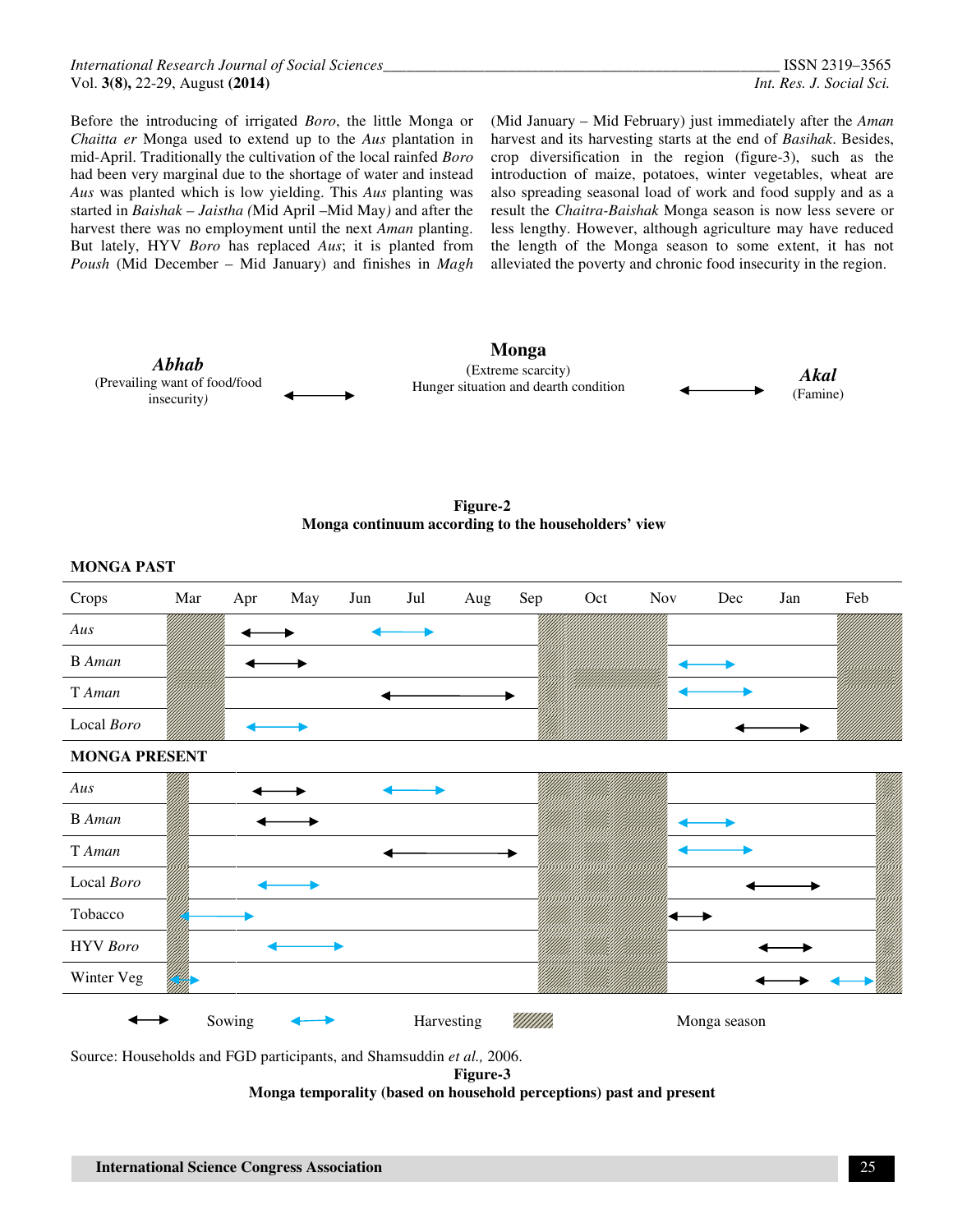However, this phenomenon of seasonal unemployment-related vulnerability is not unique to the case of northwest region. While the shortage of agricultural work affects all of Bangladesh, it is more acute in this region, mostly affecting the districts of greater Rangpur. The northern upazilas have on average four less work days per week in the lean season compared with the rest of the year<sup>10</sup> and wages are lower<sup>11</sup>. Indeed, this regional disparity along with the underlying causal factors contributes to the Monga experienced in greater Rangpur.

**Transcending Agricultural Linkages:** Households also reported other interrelated reasons for the Monga beyond the agricultural and these can be correlated with more structural socio-economic factors, political constraints, and local disasters. Soon after the *Aman* transplantation is over, household food reserves and savings are depleted. Households adopt different strategies to cope with the situation, such as informal loans from local moneylenders at high interest rates, sales of their labour at reduced wages, contracting new loans from micro-credit providers if possible, and also the sale of domestic animals, property and standing crops in advance at a low price. Temporary migration in search of work to other districts is another option. Some resort to eating unconventional foods, often leading to diarrhoea and other health maladies. Natural calamities such as floods, drought, and river bank erosion may exacerbate the situation as these are considered major causes of impoverishment and destitution<sup>12</sup>. The island *char* dwellers are even more vulnerable than the attached *char* dwellers in terms of inundation of crops, homesteads and cultivable land. Sometimes the Monga runs through until December and such variation mostly depends on plantation times after the floods recede. Some households also report a lag in recovery from the Monga because farmers do not always pay harvest labour immediately. Government and NGO programmes try to help the affected people but only in a limited way. Households may have to survive an extended period without proper meals and sometimes with no food at all.

**Contextualisation of Household's Everyday Livelihood Concerns:** From the above discussion it is clear that though the Monga has meaning and context as an 'event' in itself, it is not an isolated episode or purely chance misfortune. Rather, it is an event in the sense of being an exceptional period connected with the everyday life that surroundings it. Highlighting the nonagricultural issues, the Disaster and Emergency Responses Group suggested that "the Monga has contributed to a vicious cycle of increasing indebtedness and poverty because, even though the shortage of labouring and the high prices of food end, many people become worse off for a long time to come<sup>13</sup>. They endure its hardships, but at the cost of increased levels of malnutrition, selling their productive household assets, and an unsupportable burden of debt." In some regards the Monga represents the negation of all that is normal and familiar, and in hungry desperation people turn to unfamiliar foods, families disintegrate, and there are many other negative effects. Taken

together they add up to a collective crisis exceptional in its scale and intensity. This exceptionality of the Monga is part of its distinctive character. The following scenario stated by one agriculture wage labourer gives an idea of the overall situation during the Monga:

*"During the Monga I have no work, no money. If I seek money from others, they refuse. We cannot eat a belly full of food. If I am lucky enough to get work, it is poorly paid and insufficient to buy food. Sometimes it happens that I get a job and work the whole day long but in the evening the Mohajan (Rich household head/ Landlord) says that he will pay the next day. Then I have to take food loan from the nearest grocery shop by promising that I will reimburse the price tomorrow. Sometimes we have to pass days having only potato or kachughachu (Arum). We adults can bear the pain of hunger, but the kids toss about in pain. They become ill and suffer from diseases. In some years the Chairman and Members of the union or NGOs provide relief, but not all households have access. It is usual that I am forced to sell my limited assets like goats, thala-bason (plate and glass), choki (bed), at a very cheap price. In the Monga season of 2008, I mortgaged my homestead land to the Ajgar Mohajan, and still I am paying the loan at a double interest rate. My wife took a loan from BRAC (A leading NGO) last year to buy a goat. We bought two goats but I had to sell one of them this Monga period to maintain my household expenditure. She is a now a defaulter. We are now returning the loan and consequently we are not able to save money. If any problem arises, we have not left any choice but to take a loan again, if it is possible"* (I/M/WL/Akaluganj Bazar).

Though hunger is the main crisis, studied households were found to have their own perceptions of the Monga (table-1). Rather, it would say that households apparently have different views of the Monga situation depending on its relative impact on them, their own household status, and on their coping strategies. For instance, wage labourers spoke of the Monga in terms of their employment status, while small asset-holding households tended to view the Monga in terms of a lack or shortage of household means to deal with the crisis.

From table 1, it seems that the households see the Monga as more than the 'specific hardships' of one season. They sometimes say its effect is perennial, with two consequences for their livelihoods: the issue of food crisis, and the issue of dearth. As household food access in this period is extremely weak due to lack of income, access to and over resources, and limited purchasing power, most households buy to little amount of food. Households always extend their available resources to manage food for their family<sup>14</sup> and the poor households are locked into daily food deficits. A base line survey report on the Monga showed that among the survey households, the incidence of starvation such as skipping meals from time to time increased from 10 per cent in the non-Monga seasons to a staggering 50 per cent in the Monga period. Likewise, nearly half of the households took only half meals in both the Monga and non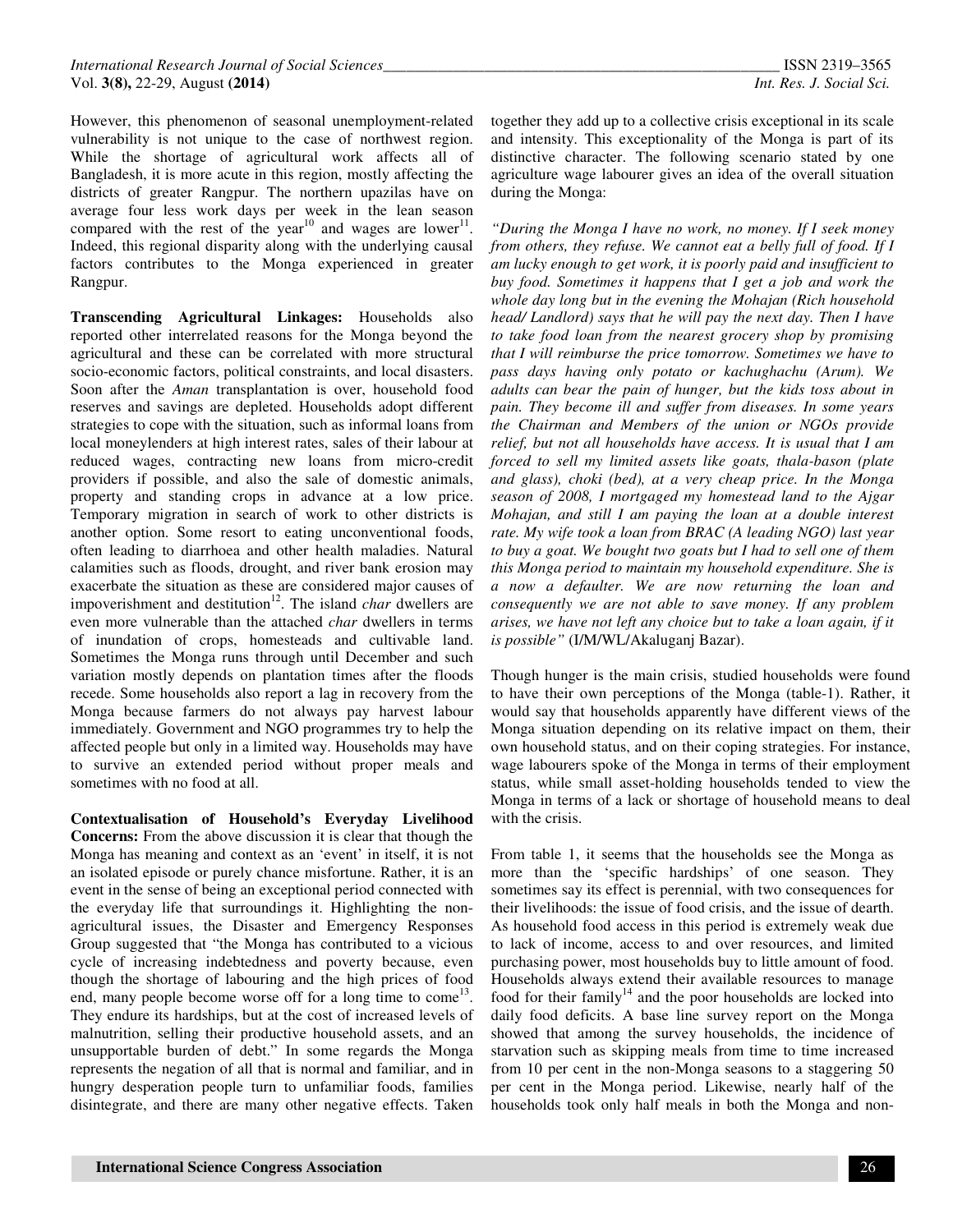Monga periods. The households that undergo starvation during the Monga are also likely to experience food deprivation to some extent, though in a milder form, in the non-Monga seasons. And those that are exposed to starvation during a Monga season expect to suffer hardship in the next Monga season as well<sup>15</sup>. Besides, the calorie consumption of the Monga region is not only less than the rest of Bangladesh in the Monga season, but also in the other seasons $^{16}$ .

|                | Household perceptual connotations of the term Monga |
|----------------|-----------------------------------------------------|
| Household      | <b>Issues</b>                                       |
| All households | Period for maanga (seeking from others)             |
|                | Time of depending on relief                         |
|                | Lack of cash/savings to buy food                    |
|                | Lessening in both the amount and number             |
|                | of meals the household prepared                     |
|                | Consumption disparities                             |
|                | Poor quality of food intake                         |
|                | Sale of labour in advance at a cheap rate           |
|                | Increased burden due to natural hazards             |
|                | Debt pressure                                       |
|                | Pressure of large family size                       |
|                | No cash for healthcare/treatment                    |
|                | Selling and mortgaging of household                 |
|                | assets                                              |
|                | Child involvement increases in begging or           |
|                | other works                                         |
|                | Push to take socially unacceptable ways to          |
|                | meet needs                                          |
|                | Pregnant<br>children<br>women,<br>and<br>aged       |
|                | persons suffer most                                 |
|                | Increased morbidity                                 |
|                | Limited access to social services                   |
| Char           | Remoteness or isolation                             |
| households     | No OMS (Open Market sales)                          |
|                | Sell cattle at a premature stage at a lower         |
|                | price                                               |
|                | Decrease of getting food from CPRs                  |
|                | Decrease in support from other households           |
|                | During flood drinking water and sanitation          |
|                | problem                                             |
|                | High migration tendency creates family              |
|                | isolation                                           |
| Female-headed  | Increased dependency on begging                     |
| Households     | Stop children going to school                       |
| Farm-based     | Social dignity lost in changing occupation          |
| households     |                                                     |

**Table-1** 

Source: Modified and reproduced from Zug, 2006

The circumstances of our respondents are formed by broader socio-economic issues like poverty or lack of political underpinning and also by specific events or circumstances such as floods. Their resilience in the face of such crises is related to the household choice of survival strategies combined with activities to meet each day's changing needs. For example, not confining to agriculture, a marginal farm household is often involved with non-farm activities like *rickshaw* pulling for diversifying their income so as to meet their everyday needs. Though a major influence on households' preferred strategies is their existing skills, resources and social and political networks, in general, households' adopted strategies are undertaken in the context of their real problems reflecting their actual needs. Such understanding is often undervalued by the actors in properly defining the Monga and its associated perpetual crises. In our view it is a mistake to correlate the Monga with famine-like situations which can be eradicated by short-term strategies.

**Linking household perceptions to define the Monga:** From the above discussion of household perceptions we can see that there is a relationship between chronic poverty and the Monga. The latter is not merely a lack of food and goods but a matter of failed entitlements as "starvation is the characteristic of some people not having enough food to eat. It is not the characteristic of there being not enough food to eat"<sup>17</sup>. As we have already seen, certain classes of people in this region have very little or no production-based, inheritance and transfer entitlement. They have only their own-labour entitlement. The Monga occurs exactly at the point when there is no labour market available in which to sell their labour because the rice crop stands in the field $18$ . Many of our respondents go for binding contracts involving labour power obligations that hinder them producing much from their own labour; they lack enough land and necessary capital; and they also lack accompanying skills. In addition, they do not have any social security benefits except for some inadequate relief or social-safety nets. However, the Monga does not affect the poor equally, just as the poor are not equal. This is because their exchange entitlements vary depending on what economic prospects are open to each person and the "social relations of production in which household participate"<sup>19</sup>. Thus within this poverty-ridden and chronic foodinsecurity, a class of marginal people are affected as a cause and consequence of socio-economic, political and ecological marginalisation. Households take some coping measures that sometimes are very close to the emergency conditions of a famine, but the Monga situation is worse than a famine because food insecurity is 'normalised' and therefore does not attract the same attention from political and aid actors and the current Monga eradication programmes are thereforeinadequate. The vulnerability of the Monga can also be seen as a space of 'enfranchisement'<sup>20</sup> without a secure 'social entitlement'<sup>21</sup>.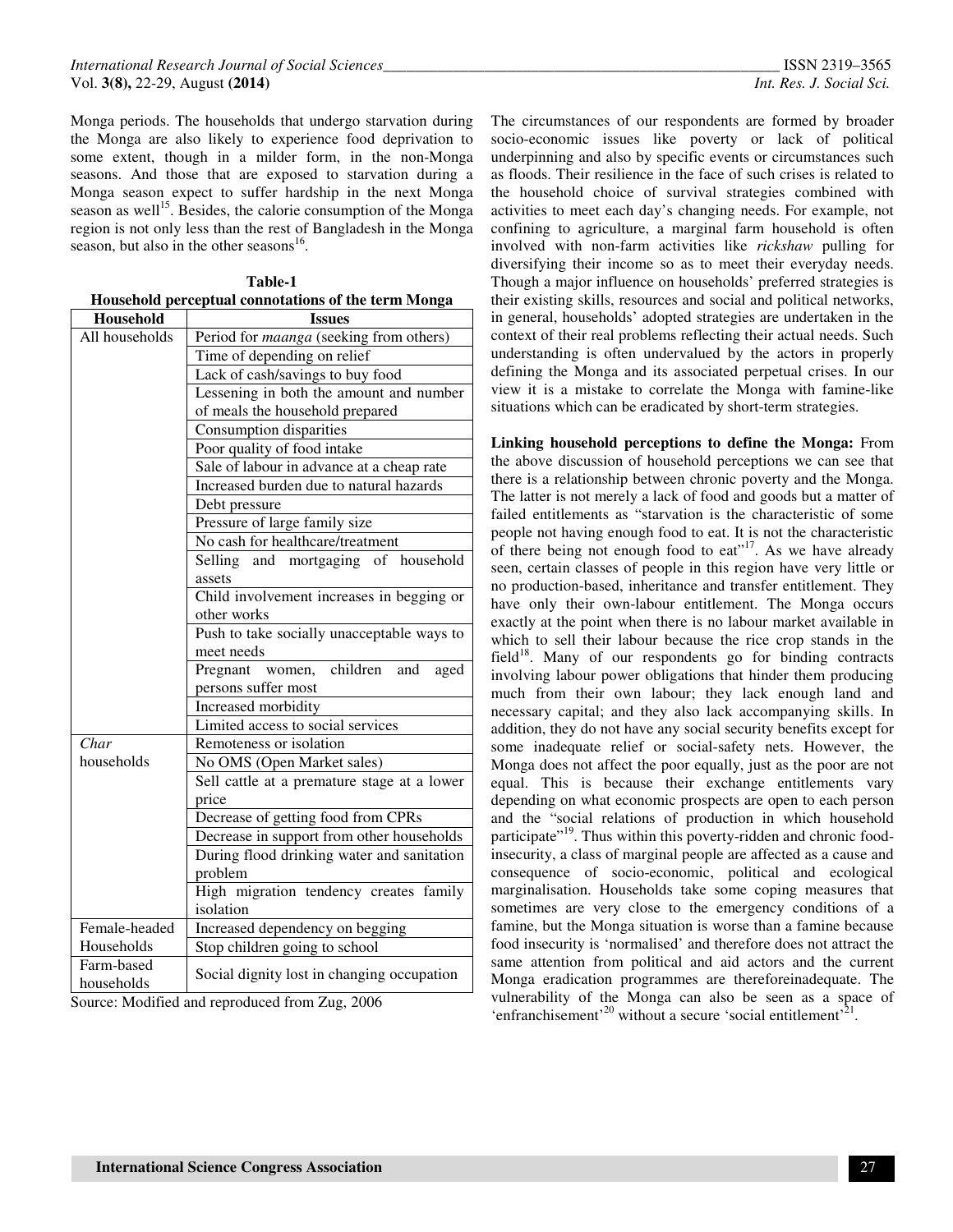

Based on households interviews, FGDs and modified after Elahi and Ara (2008) and Shamsuddin *et al.* (2006)

#### **Figure-4**

## **The Monga cycle in Northwest Bangladesh**

Moreover, if we look back at the Monga continuum in figure-1, we can see that it is severe hunger/ famishment situation existing in-between dearth (*Abhab*) and full blown famine (*Akal*), and also a widespread 'community crisis'. Thus, the Monga can be defined as a cyclical pattern of seasonal poverty that prevails in certain groups of poor people in the northwest region, resulting in entitlement failure leading to a widespread food insecurity and hunger situation to a point where the affected households can no longer maintain a sustainable livelihood $17$ . A compact scenario of this Monga cycle is presented in Figure-4.

## **Conclusion**

The recurrent seasonal phenomenon of the Monga is found to be both as an aggregate shock and to some extent, an extension of year-round poverty and food deprivation conjoined with an array of socio-political and ecological jeopardy. The effort to produce their main staple *Aman* and *Boro* harvest is a significant factor that has governed the way the northwestern poor have been traditionally trapped in the Monga. The first order impact of the Monga is on the unemployment of the poor in local area, which affect drastically on household cash earning income in second

order, and the third order impacts on household food security including their nutrition levels.. The Monga seriously depletes the resources available to access food and reduces the ability to recover from social and political stresses resulting in chronic food insecurity. Food access for actual consumption during the Monga exhibits serious differences from the 'normal' time, both intervillage and intra-household. As female-headed households and other households in isolated *chars* are the most vulnerable, even in normal seasons, their suffering is inevitably increased during the Monga. Our findings also suggest that seasonal food insecurity and hunger experienced by households over many years have resulted in the long-term marginalisation and impoverishment of the affected people. The simple contextualisation of households' everyday livelihoods indicates that their crises are not only confined to short term survival; rather, the seasonal unstable situation results in long-term marginalisation and impoverishment. Ridiculous as it seems, the government is as yet unable to remove a calamity like the Monga that is predictable in all aspects: timing, duration, nature, severity, areal extent, the size and the class of the affected population. There still exists a lot to do in making structural changes in the social and economic conditions of the Monga-affected areas.